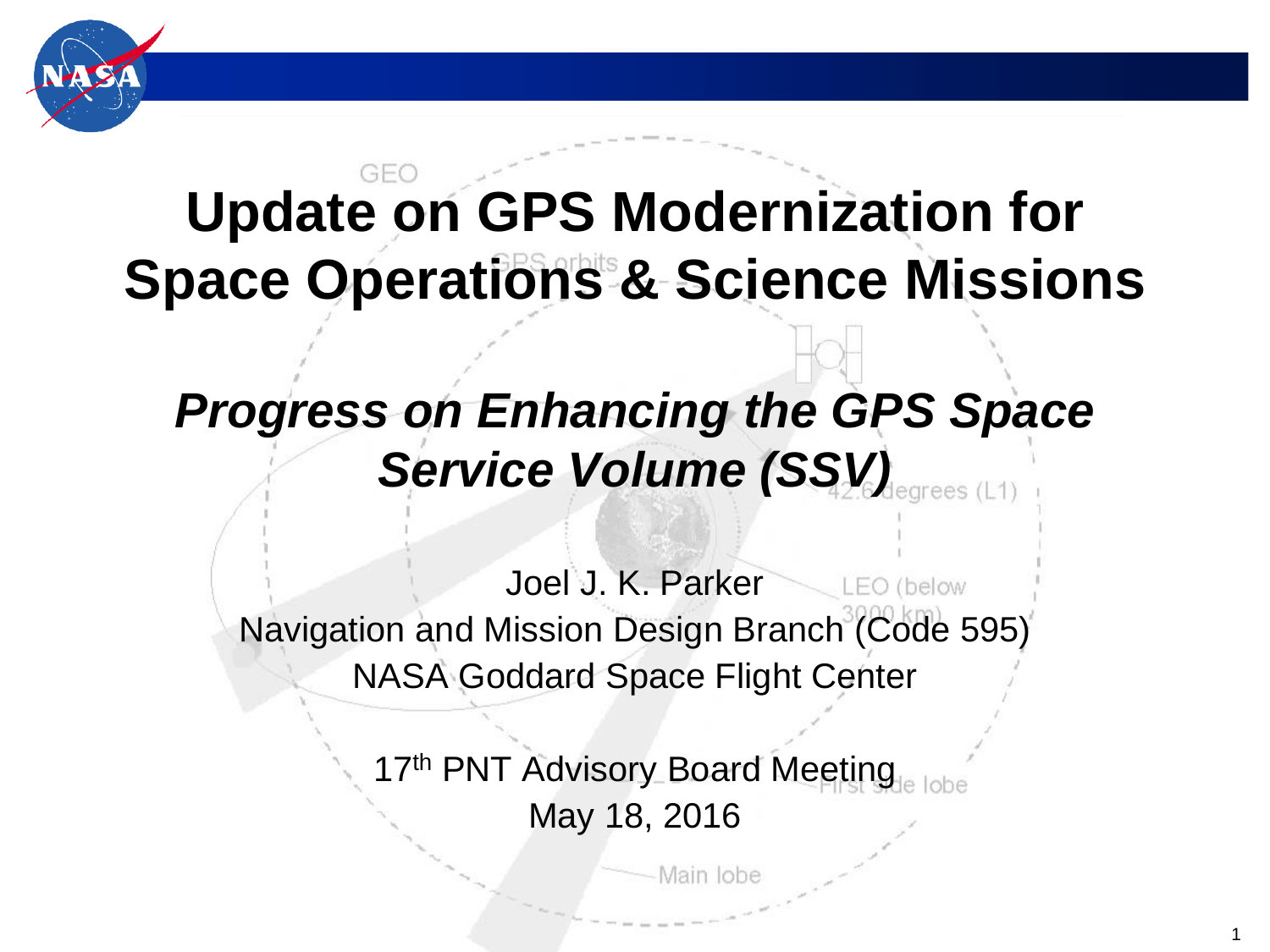

### **The Promise of using GPS for Real-Time Navigation in the Space Service Volume**

#### *Benefits of GPS use in SSV:*

- Significantly **improves real-time navigation performance** (from: km-class to: meter-class)
- Supports **quick trajectory maneuver recovery** (from: 5-10 hours to: minutes)
- GPS timing **reduces need for expensive on-board clocks** (from: \$100sK-\$1M to: \$15K–\$50K)
- Supports **increased satellite autonomy**, lowering mission operations costs (savings up to \$500-750K/year)
- Enables new/enhanced capabilities and better performance for **HEO and GEO missions,** such as:



**Earth Weather Prediction using Advanced Weather Satellites**



**Launch Vehicle Upper Stages & Beyond-GEO applications**



**Space Weather Observations**



**Formation Flying, SSA, ProxOps**



**Precise Relative Positioning**



**Precise Position Knowledge & Control at GEO**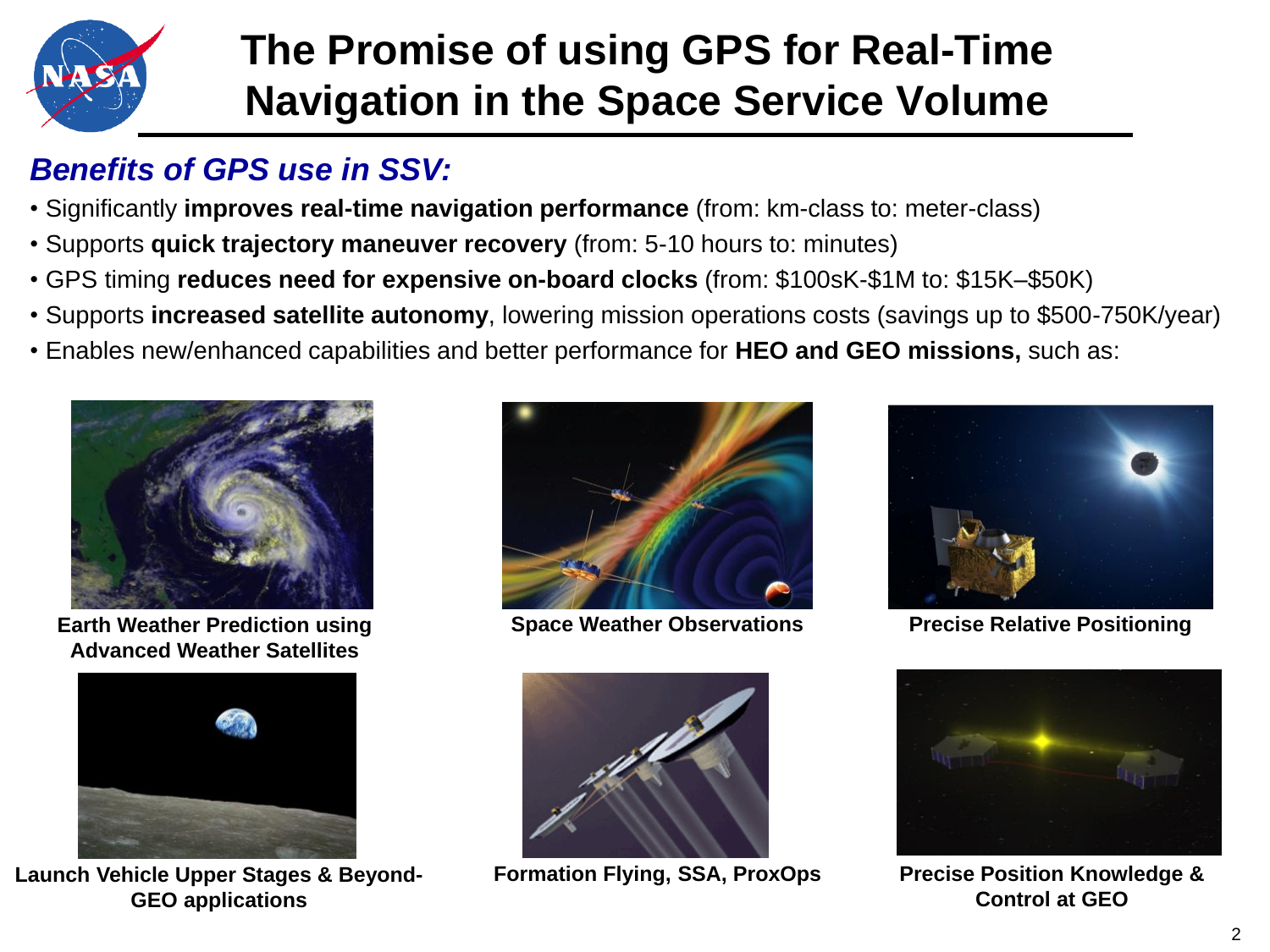### **Reception Geometry for GPS Signals in Space** HSA **SE Geosync HEO Altitude: Spacecraft 35,887 km LEO Altitudes < 3,000 km First Side First Side Earth Umbra Lobes Lobes3,000 km GPS Altitude: 20,183 km Main Lobe (~47**°**for GPS L1 signal)**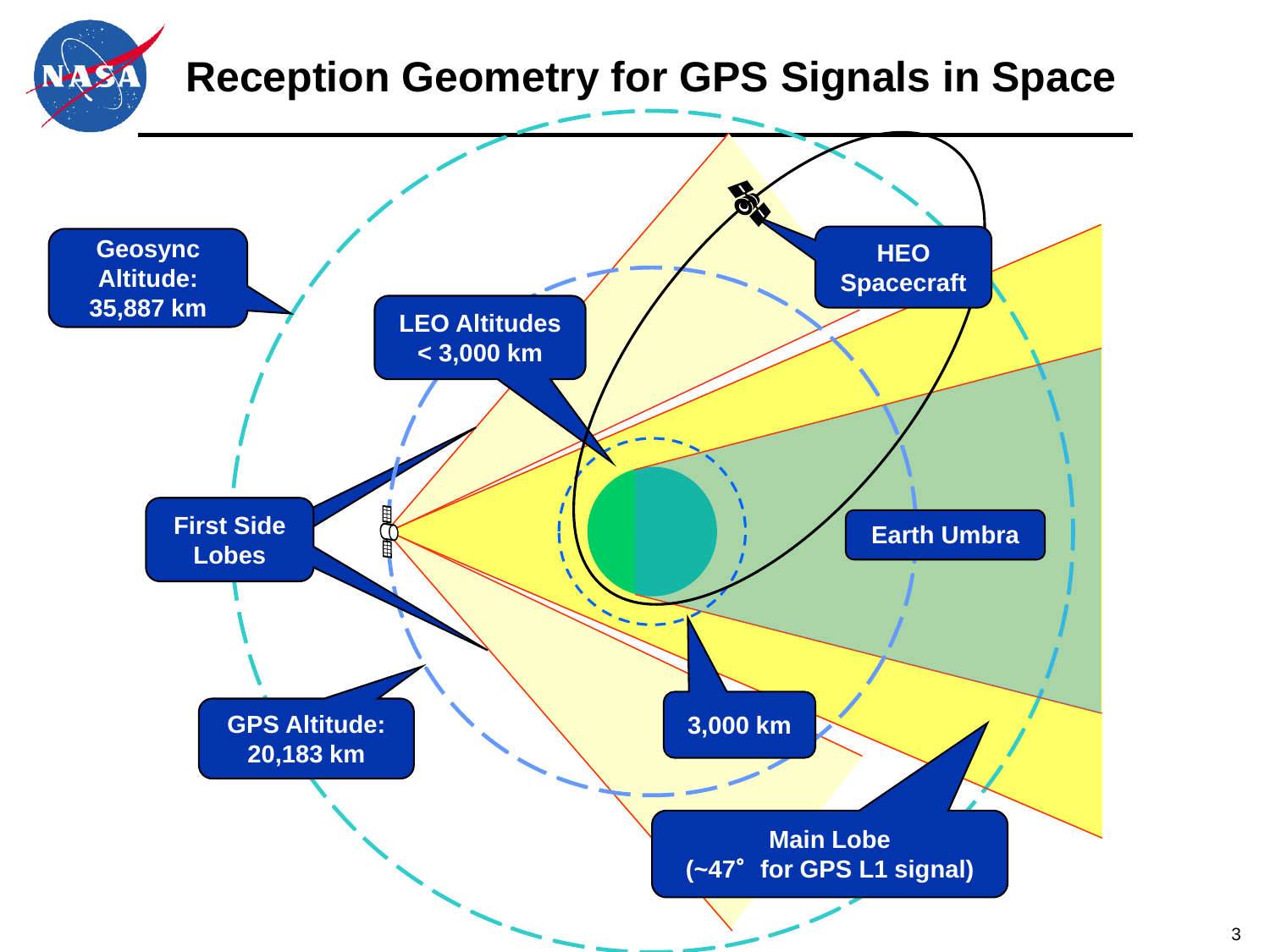

## **GPS Space Service Volume: Executive Summary**

- Current SSV specifications, developed with limited on-orbit knowledge, only capture performance provided by signals transmitted within 23.5°(L1) or 26°(L2/L5) off-nadir angle.
- On-orbit data & lessons learned since spec development show **significant PNT performance improvements** when the full aggregate signal is used.
- **Numerous** Military & Civil operational missions in High & Geosynchronous Earth Orbit (HEO/GEO) **utilize** the full signal to enhance vehicle PNT performance
	- –**Multiple** military & civil stakeholders **require** this enhanced PNT performance to meet mission requirements.
- **Failure to protect** aggregate signal performance in future GPS designs creates the risk of **significant loss of capability**, and **inability to further utilize performance** for civil and military space users in HEO/GEO
- Protecting GPS aggregate signal performance **ensures GPS preeminence** in a developing multi-GNSS SSV environment.

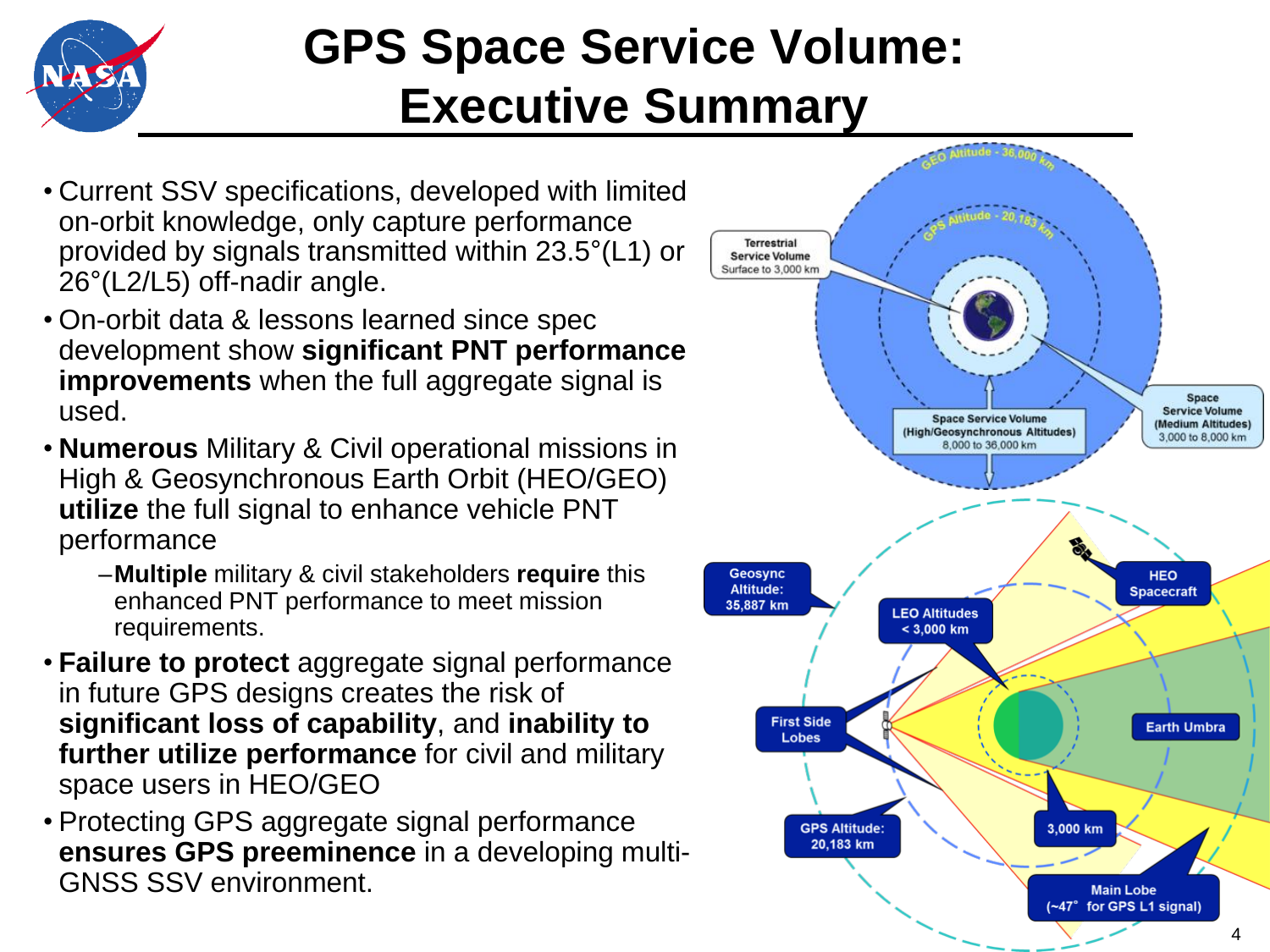

## **Key Civil Stakeholder: GOES-R**

- GOES-R, -S, -T, -U: 4<sup>th</sup> generation NOAA operational weather satellites
- Launch: 2016, 20-year service life
	- Series operational through 2030s
- Driving requirements:
	- **Orbit position knowledge** requirement (right)
	- All performance requirements **applicable through maneuvers**, **<120 min/year** allowed exceedances
	- Stringent **navigation stability** requirements
	- Requirements unchanged for GOES-S, -T, -U
- GOES-R cannot meet stated mission requirements with SSV coverage as currently documented
- NASA-led interagency requirement formulated as minimumimpact solution to meet GOES-R performance needs



| Parameter   | <b>Requirement (m, 1-sigma)</b> |
|-------------|---------------------------------|
| Radial      | 33                              |
| In-track    | 25                              |
| Cross-track | 25                              |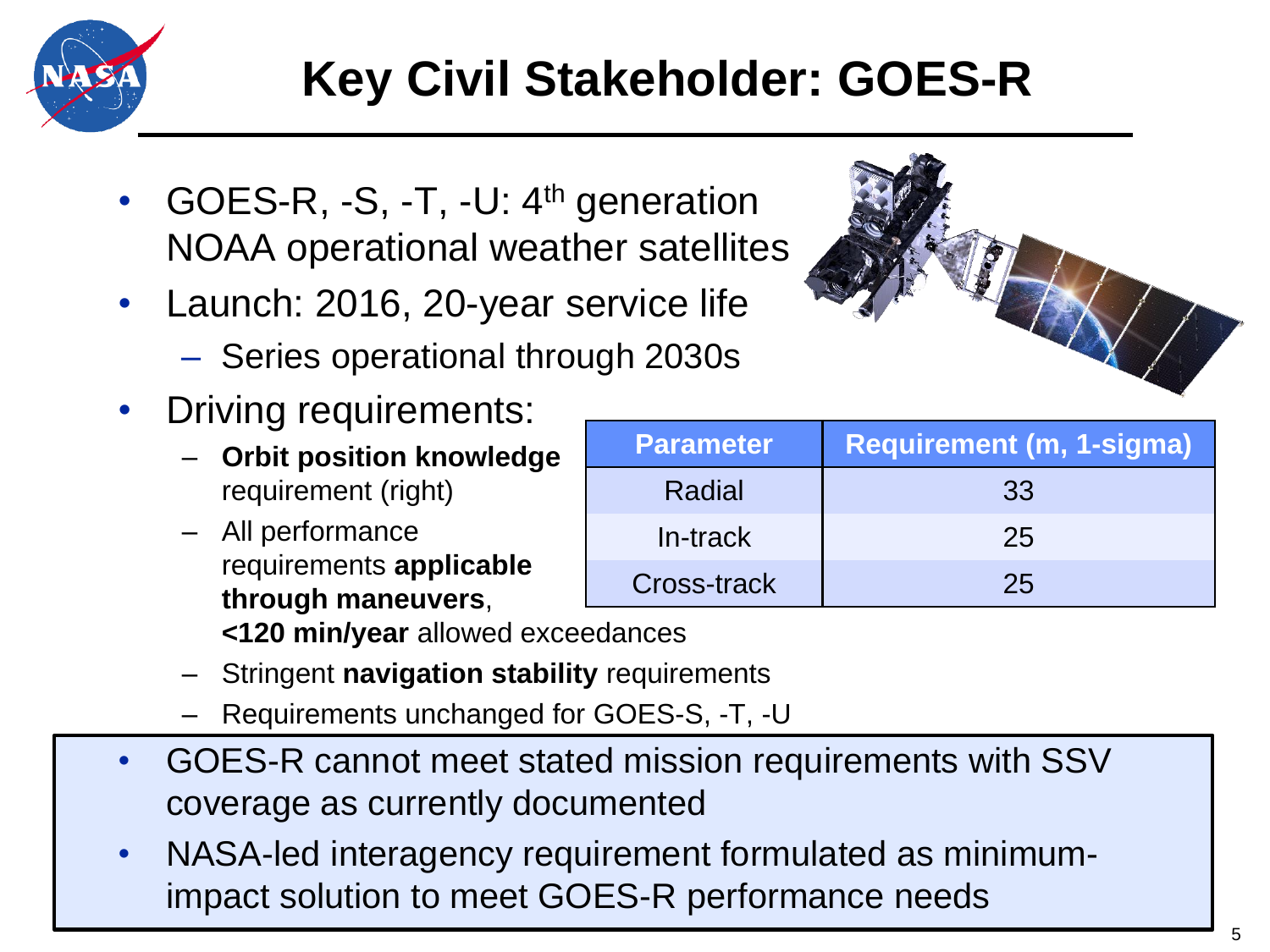

## **Proposed SSV Requirement**



#### • **Current requirement is a "triad" of three interrelated components:**

- Signal availability (% of time that 1 or 4 GPS signals are available; max outage time)
- Minimum received signal power at GEO
- Maximum pseudorange accuracy (equivalent to user range error)
- **Proposed requirement adds second tier of capability specifically for HEO/GEO users**
	- Increased signal availability to nearly continuous for at least 1 signal
	- Relaxed pseudorange accuracy from 0.8m RMS to 4m RMS
	- No change to minimum received signal power
	- Applies to all signals (L1/L2/L5), all codes

| PR acc.<br>(rms)     | 0.8 <sub>m</sub> | 4 <sub>m</sub>   |
|----------------------|------------------|------------------|
| 1+ signal            | $\geq 80\%$      | $\geq 99\%$      |
| $4+$<br>signals      | $\geq 1\%$       | $\geq 33\%$      |
| <b>Max</b><br>outage | <b>108 min</b>   | $10 \text{ min}$ |

**SSV L1 HEO/GEO availability**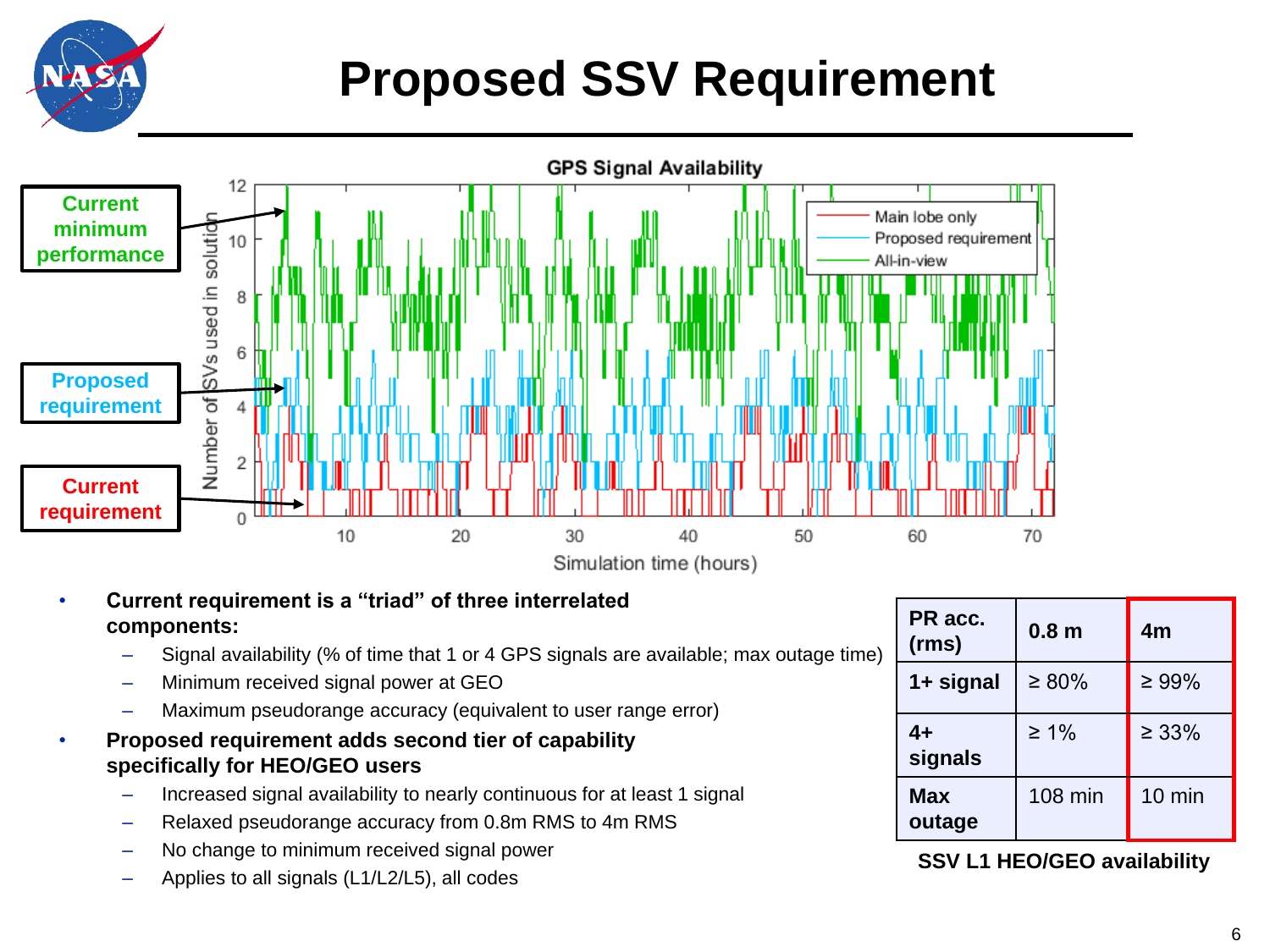

## **Progress Since Oct 2015 Advisory Board Meeting**

- **Oct 2015–Feb 2016: NASA and Air Force coordinate through IFOR process**
	- Monthly IFOR WG meetings w/ NASA, AFSPC, SMC (Aerospace as "honest broker")
	- Major deliverables provided by NASA:
		- 1. Requirement Language
		- 2. Statement of Need
		- 3. Analysis of Alternatives
	- NASA coordinating with interagency stakeholders for letters of support/commitment

#### • **9 Feb 2016: Final IFOR WG Meeting**

- NASA delivers final products
- SMC delivers ROM cost estimate for impact to GPS system
- **26 Feb 2016: Formal SMC/SY (Space Superiority) endorsement of NASA requirement**

#### • **22 Mar 2016: IFOR Co-Chair preliminary recommendation meeting**

- SMC requests for clarification on AoA and forward plan leads to IFOR-requested HPT
- **12–13 Apr 2016: NASA/AFSPC/SMC HPT**
	- Drafting of USAF/NASA MoA
	- Clarification of AoA items
	- Agreement on forward engagement in SV11+ procurement process
- **19 Apr 2016: Formal NOAA endorsement of NASA requirement**
- **June 2016: Final IFOR Co-Chair recommendation meeting**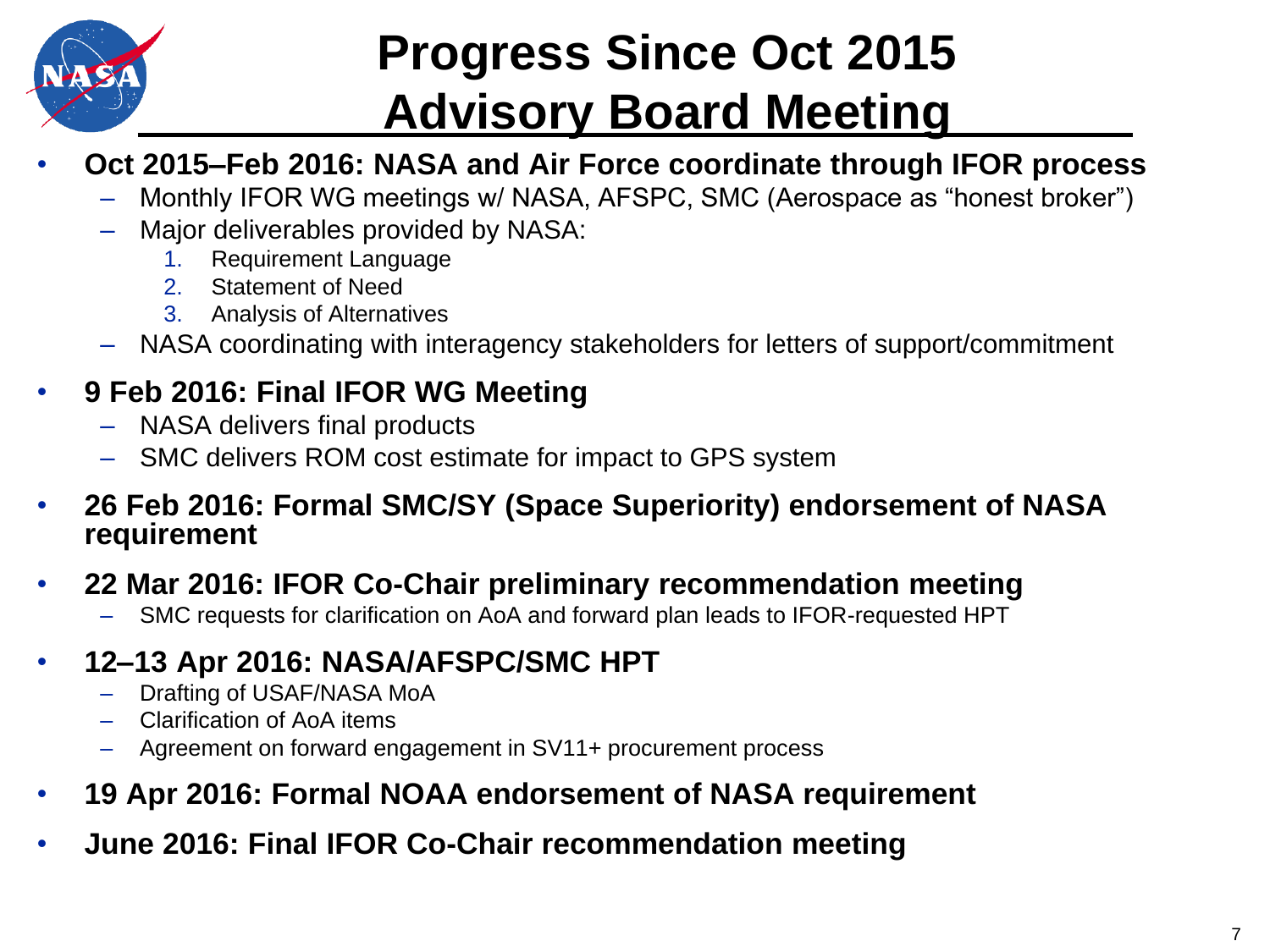

#### **USAF SMC/SY (Space Superiority Systems)**

- Letter of endorsement signed by Col Garrant, 26 Feb 2016.
- SMC/SY has documented program requirement.
- Requirement is unfunded at this time.
- SY currently performing analyses to document their actual required capability levels as compared to NASA's proposed IFOR requirement.

### **NOAA**

- Letter of endorsement from VADM Manson Brown (NOAA Deputy Administrator) to Gen Hyten & Maj Gen Thompson, 19 Apr 2016
- Confirms that GOES-R is reliant on GPS signals as captured in NASA's proposed IFOR requirement
- Additionally, identifies EUMETSAT (EU) and Japanese weather satellites as reliant on increased signal availability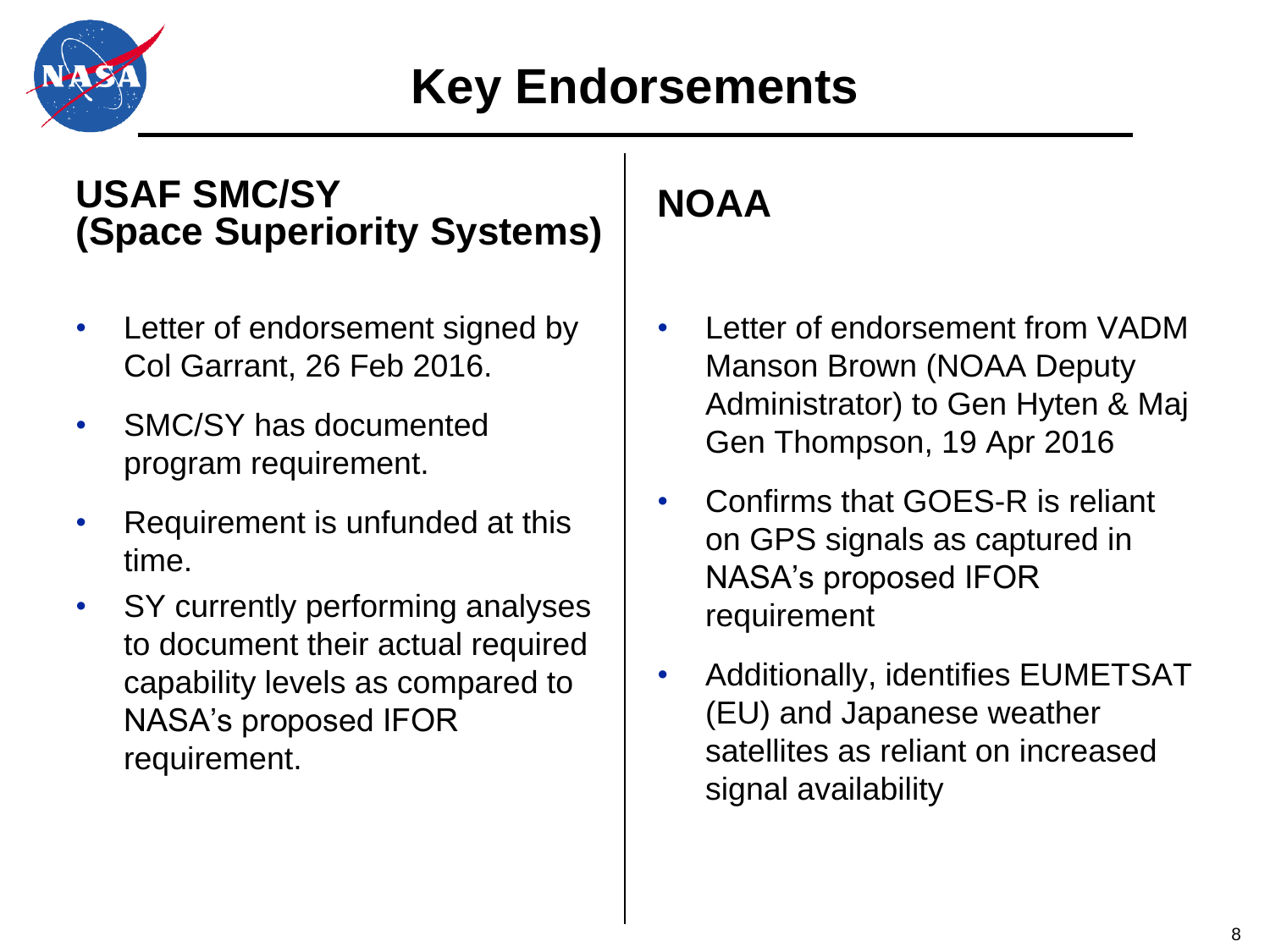

## • **NASA & USAF partnership on implementation**

- Joint NASA/USAF Memorandum of Agreement in coordination
- Defines roles & responsibilities for NASA and USAF through requirements definition and acquisition process

### • **Ensuring navigation resiliency**

- NASA-proposed requirement is intended to protect use of critical GPS capabilities for space users in HEO/GEO
- Effort is not intended to establish GPS as a space user's only navigation solution
- Resiliency is ensured through space vehicle applications of complementary PNT solutions – RF, optical, INS, etc.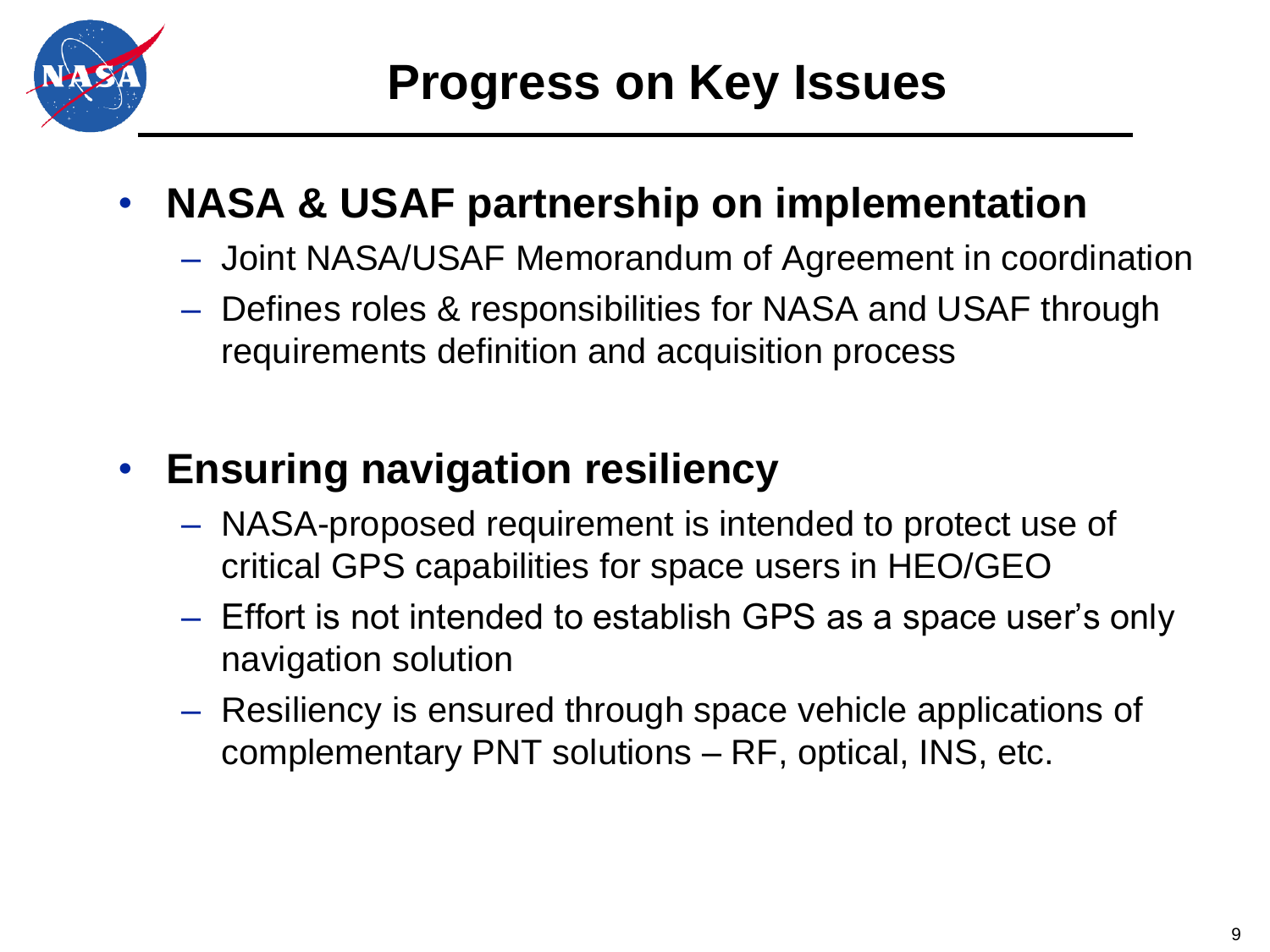

### • **Complete IFOR process:**

- **June 2016**: IFOR Co-chair decision meeting
- **Summer 2016**: Gen Hyten decision confirmation brief
- **Late 2016–2017**: CDD with SSV requirement enters JCIDS process for implementation

### • **Implement NASA/USAF MoA:**

- **Current status**: Coordination on MOA terms
- **Summer 2016**: Staffing and MOA approval by agency signatories
- **Late 2016**: Initiation of formal coordination with USAF on requirement implementation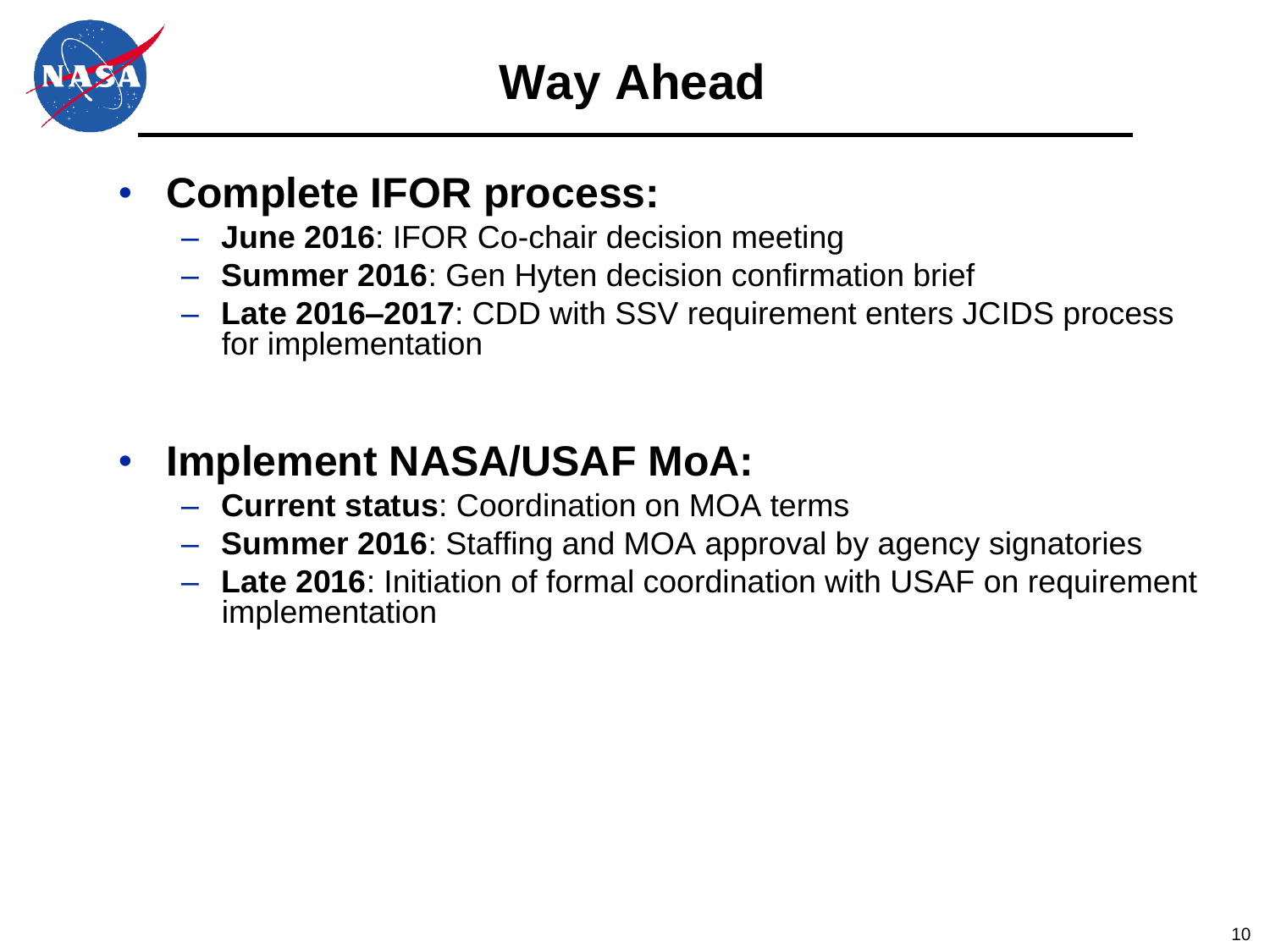

- **Civil and military space users rely on GPS as a critical space navigation utility over an expanding range of orbital regimes**
- **Missions using GPS in HEO/GEO orbits are vulnerable to GPS constellation design changes because availability provided by sidelobe signals is critically important and not specified**
- **NASA has developed a proposed requirement based on documented mission needs that will benefit entire Space Enterprise**
- **NASA is working through formal IFOR process for implementation into the GPS III SV11+ CDD.**
- **CDD & requirements update for HEO/GEO SSV users will:**
	- Maintain critical capabilities employed by users in HEO/GEO
	- Provides a green-light for civil and military space missions considering future operational use of GPS beyond LEO

*Protection of GPS Side Lobe Signals through Specification is Critically Important for Current and Future Users in the SSV*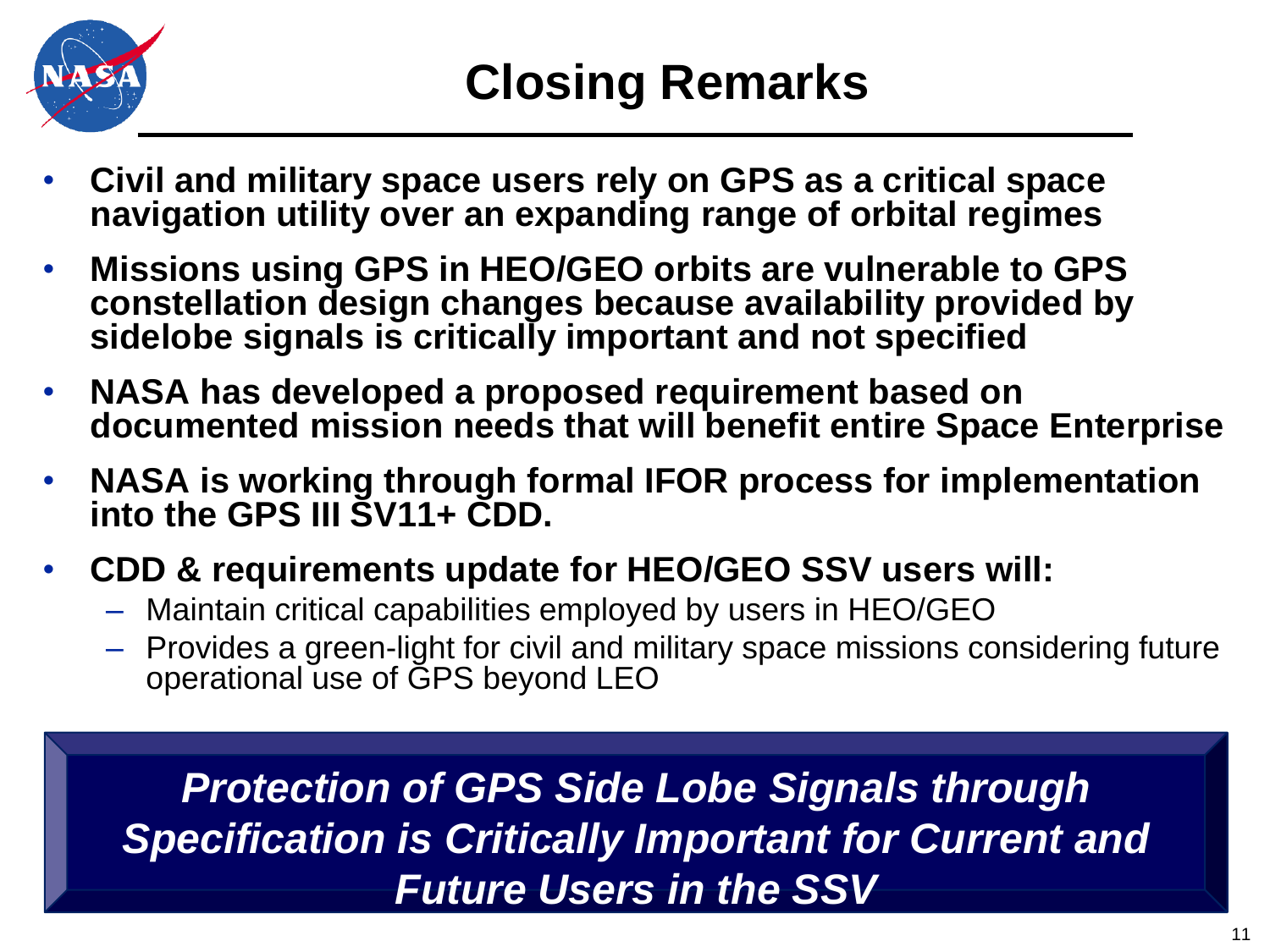

# **Backup Charts**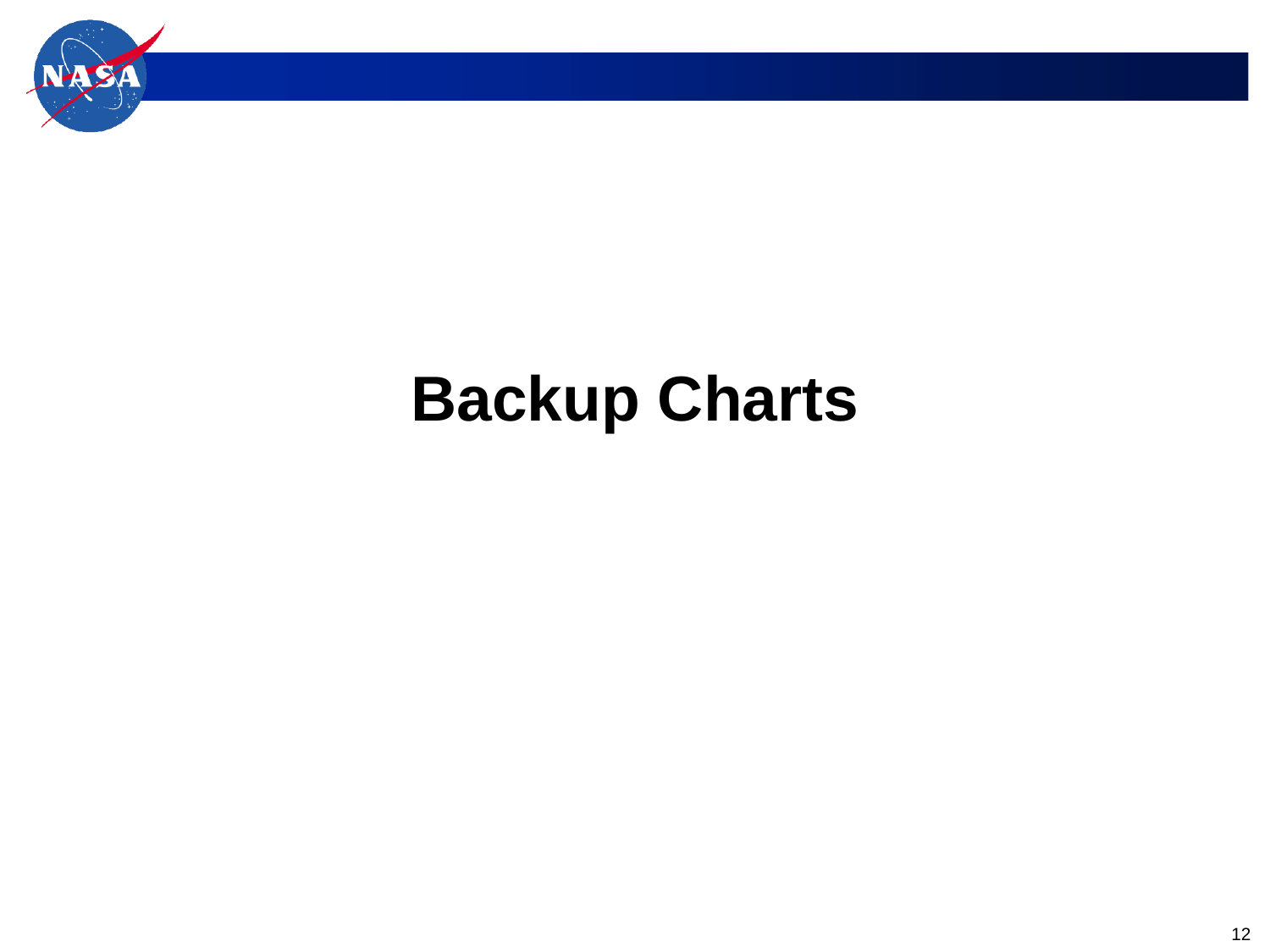### **What is a Space Service Volume (SSV)? Current SSV Specification**



*Specification of SSV, Signal Strength and Availability Crucial for Reliable Space User Mission Designs*

 $\overline{\phantom{a}}$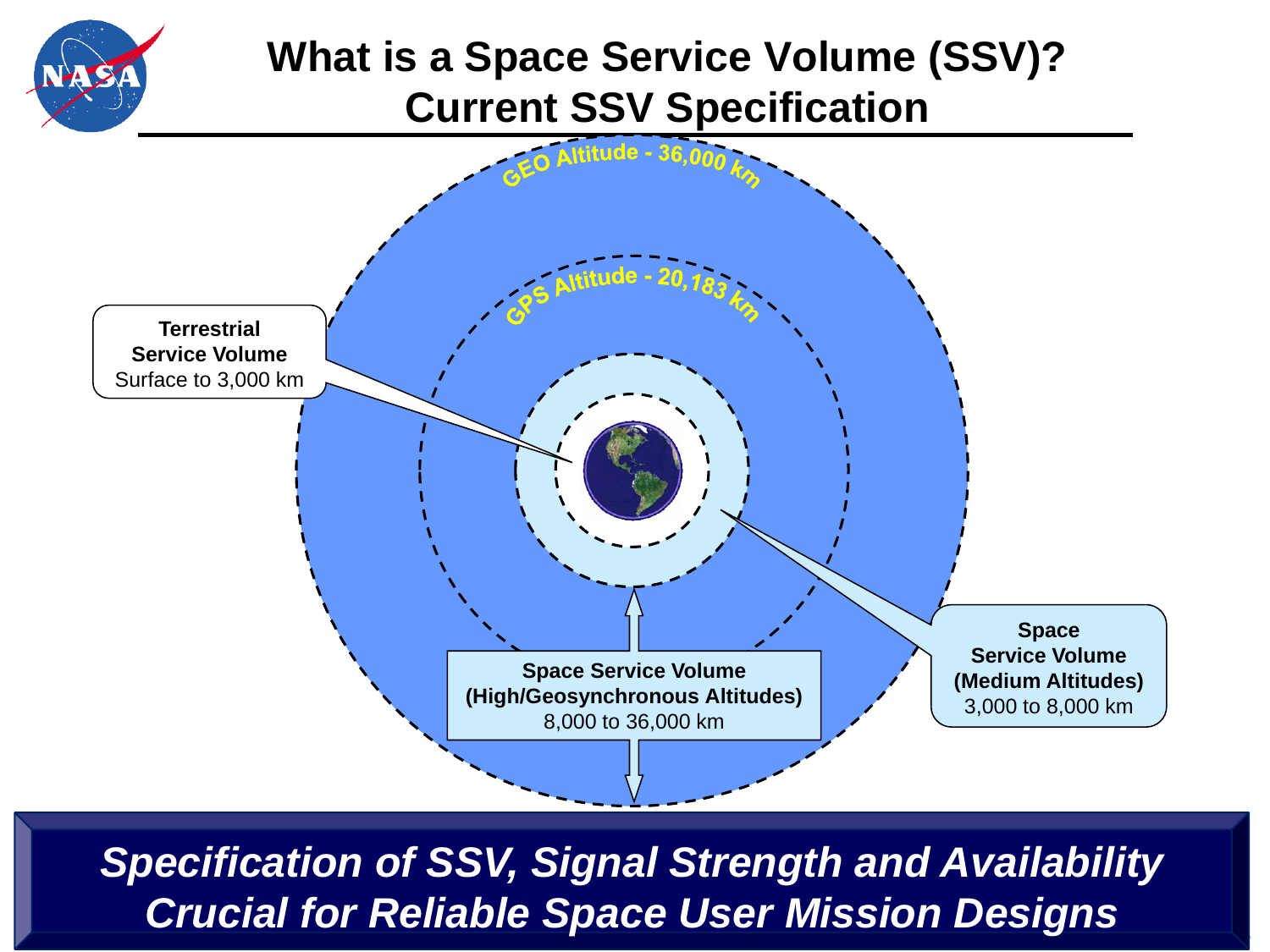

## **Using GPS above the GPS Constellation: NASA GSFC MMS Mission**

#### **Magnetospheric Multi-Scale (MMS)**

- **Launched March 12, 2015**
- **Four spacecraft form a tetrahedron near apogee for performing magnetospheric science measurements (space weather)**
- **Four spacecraft in highly eccentric orbits**
	- Phase 1: 1.2 x 12 Earth Radii (Re) Orbit (7,600 km x 76,000 km)
	- Phase 2: Extends apogee to 25 Re (~150,000 km)

#### **MMS Navigator System**

- **GPS enables onboard (autonomous) navigation and near autonomous stationkeeping**
- **MMS Navigator system exceeds all expectations**
- **At the highest point of the MMS orbit Navigator set a record for the highest-ever reception of signals and onboard navigation solutions by an operational GPS receiver in space**
- **At the lowest point of the MMS orbit Navigator set a record as the fastest operational GPS receiver in space, at velocities over 35,000 km/h**



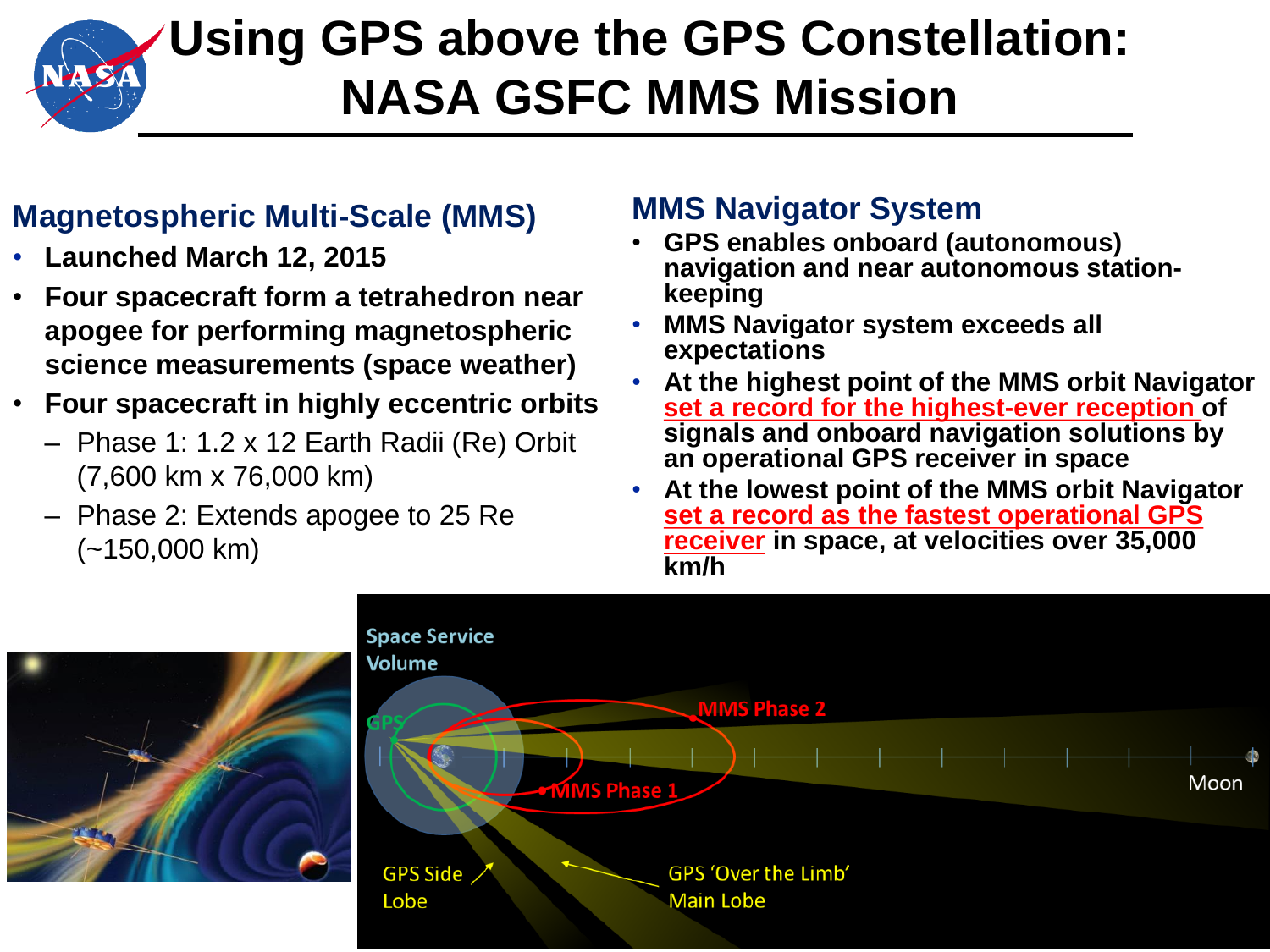

## **Measured Performance of MMS with Side Lobe Signal Availability**

|                                      | Signal Availability Contributed by Side Lobes |  |  |
|--------------------------------------|-----------------------------------------------|--|--|
| (Assumes 24 Satellite Constellation) |                                               |  |  |

| <b>L1 Signal Availability</b> | <b>Main Lobe Only</b> | <b>Main and Side Lobes</b> |
|-------------------------------|-----------------------|----------------------------|
| <b>4 or More SVs Visible</b>  | <b>Never</b>          | 99%                        |
| 1 or More SVs Visible         | 59%                   | 100%                       |
| No SVs Visible                | 41%                   | <b>Never</b>               |

**Current Spec: L1 Signal Availability4 or more SVs visible: >1%**